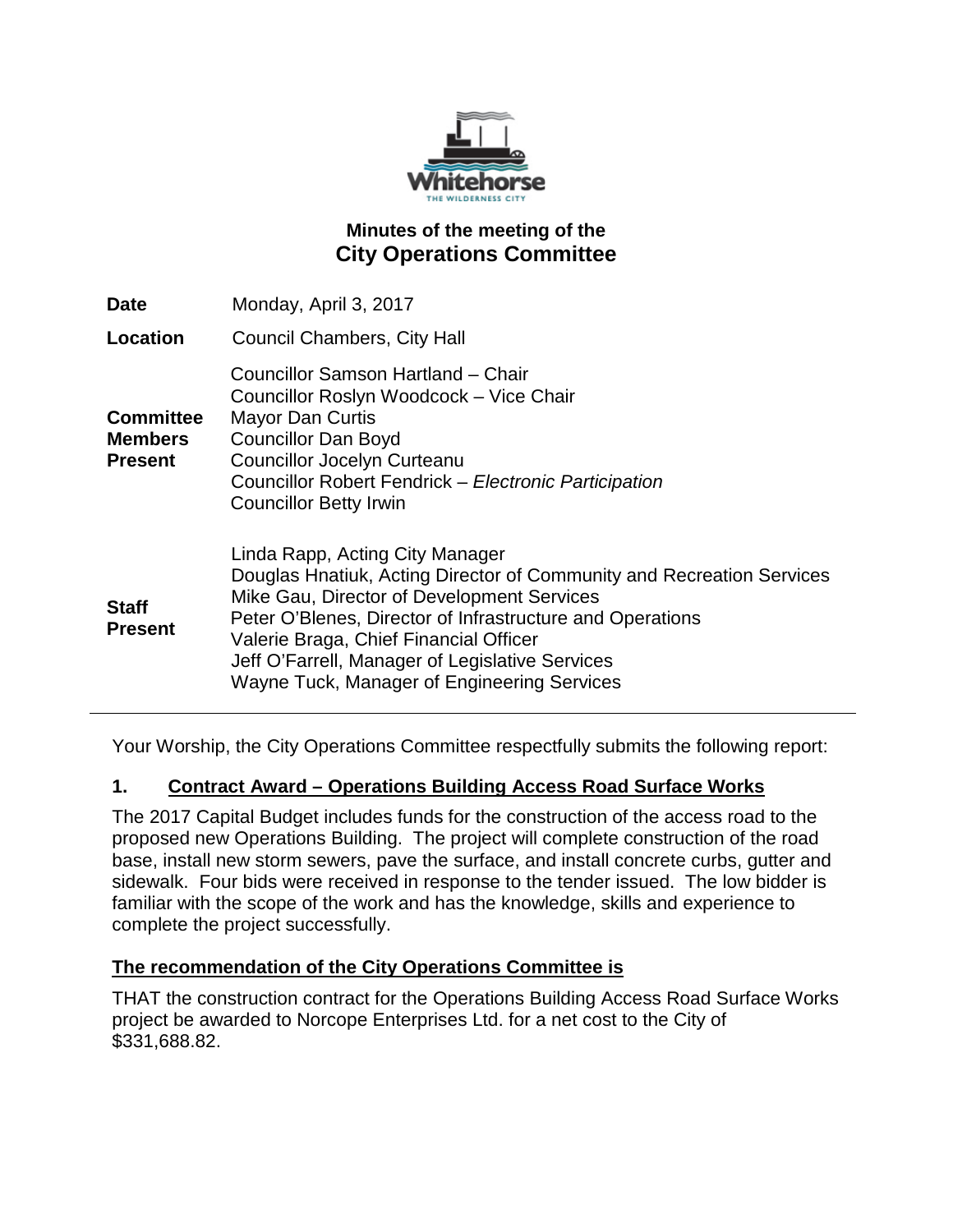#### **2. City Compost Certified for Organic Use** – *For Information Only*

With the adoption of the Solid Waste Action Plan in 2013, organics were highlighted for diversion from the landfill. In a landfill, organics mix with other materials and decompose in a manner that causes methane gas and toxic leachate to pollute both air and water. Methane is a greenhouse gas 20 to 25 times more potent than carbon dioxide. Therefore, reducing organics at source and diverting them to the compost facility has a tremendous environmental benefit.

The City's compost has now been approved as an Organics Materials Review Institute (OMRI) listed product. Achieving OMRI product status provides assurance that the quality and consistency of the final product is excellent and can be used in organic gardens. This improves the ability of the City to sell the product, and local food growers can use the City's compost to develop greater local food security in Yukon.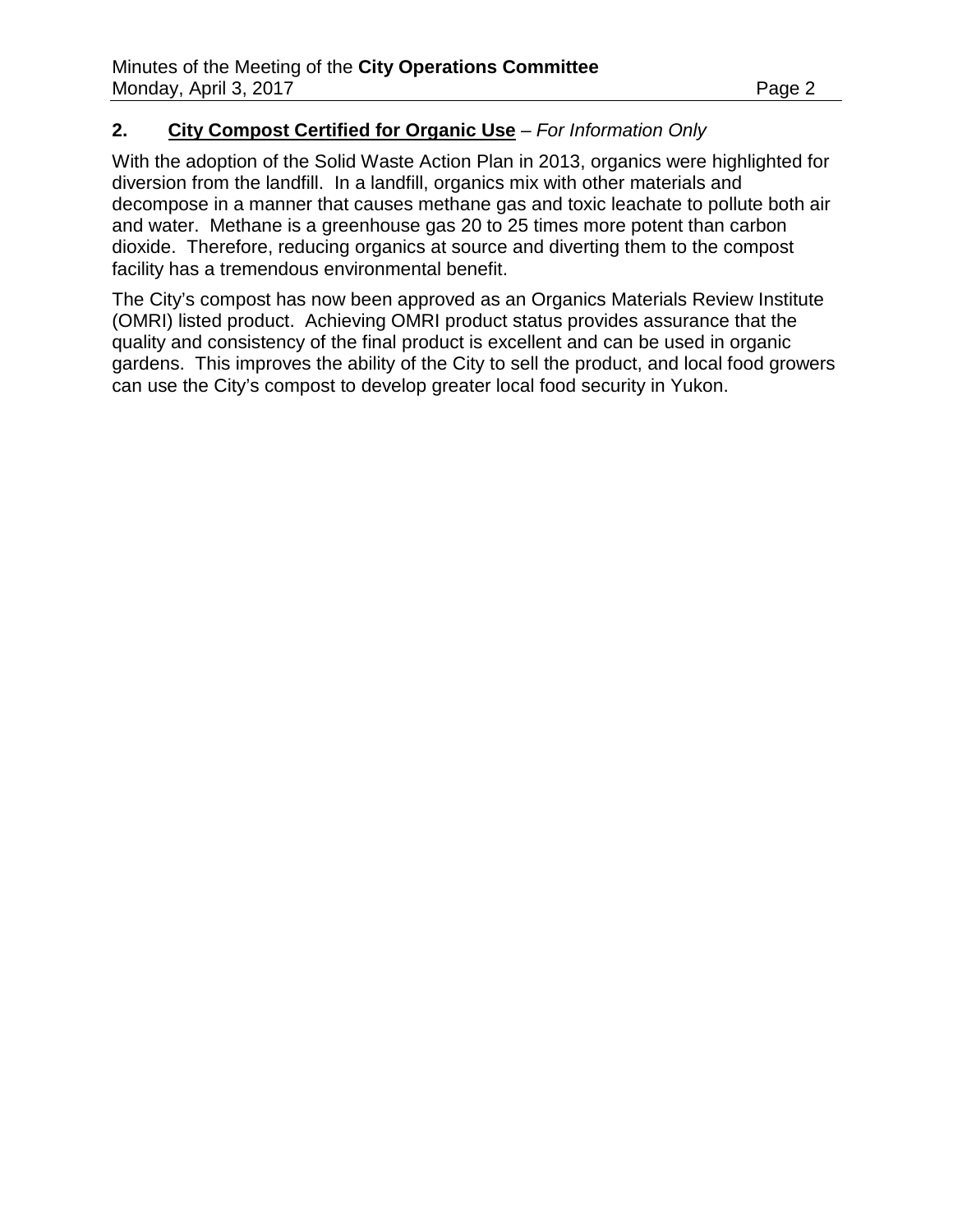

### **Minutes of the meeting of the Community Services Committee**

| <b>Date</b>                                          | Monday, April 3, 2017                                                                                                                                                                                                                                                                                                                                                        |
|------------------------------------------------------|------------------------------------------------------------------------------------------------------------------------------------------------------------------------------------------------------------------------------------------------------------------------------------------------------------------------------------------------------------------------------|
| <b>Location</b>                                      | <b>Council Chambers, City Hall</b>                                                                                                                                                                                                                                                                                                                                           |
| <b>Committee</b><br><b>Members</b><br><b>Present</b> | Councillor Samson Hartland - Chair<br><b>Mayor Dan Curtis</b><br><b>Councillor Dan Boyd</b><br><b>Councillor Jocelyn Curteanu</b><br>Councillor Robert Fendrick - Electronic Participation<br><b>Councillor Betty Irwin</b><br><b>Councillor Roslyn Woodcock</b>                                                                                                             |
| <b>Staff</b><br><b>Present</b>                       | Linda Rapp, Acting City Manager<br>Douglas Hnatiuk, Acting Director of Community and Recreation Services<br>Mike Gau, Director of Development Services<br>Peter O'Blenes, Director of Infrastructure and Operations<br>Valerie Braga, Chief Financial Officer<br>Jeff O'Farrell, Manager of Legislative Services<br>Krista Mroz, Manager of Recreation and Facility Services |

Your Worship, the Community Services Committee respectfully submits the following report:

#### **1. Budget Amendment – Access4All Grant**

The City was approached by various groups and members of the community to find a solution that would reduce the manual lifting required for patrons with disabilities who wish to access the pool. With their support, the City applied for grant funds to finance the project. The City has now received confirmation of a grant in the amount of \$20,000 from the Rick Hansen Foundation Access4All program. The uplift Whitehorse project will install a permanent lift within the accessible pool change area. This lift will enable persons with disabilities to access the pool with minimal support. A budget amendment is required to accept the grant and add the project to the 2017 capital budget.

#### **The recommendation of the Community Services Committee is**

THAT the 2017 to 2019 capital budget be amended by adding the Uplift Whitehorse Project in the amount of \$20,000, funded by a \$20,000 grant from the Rick Hansen Foundation Access4All program.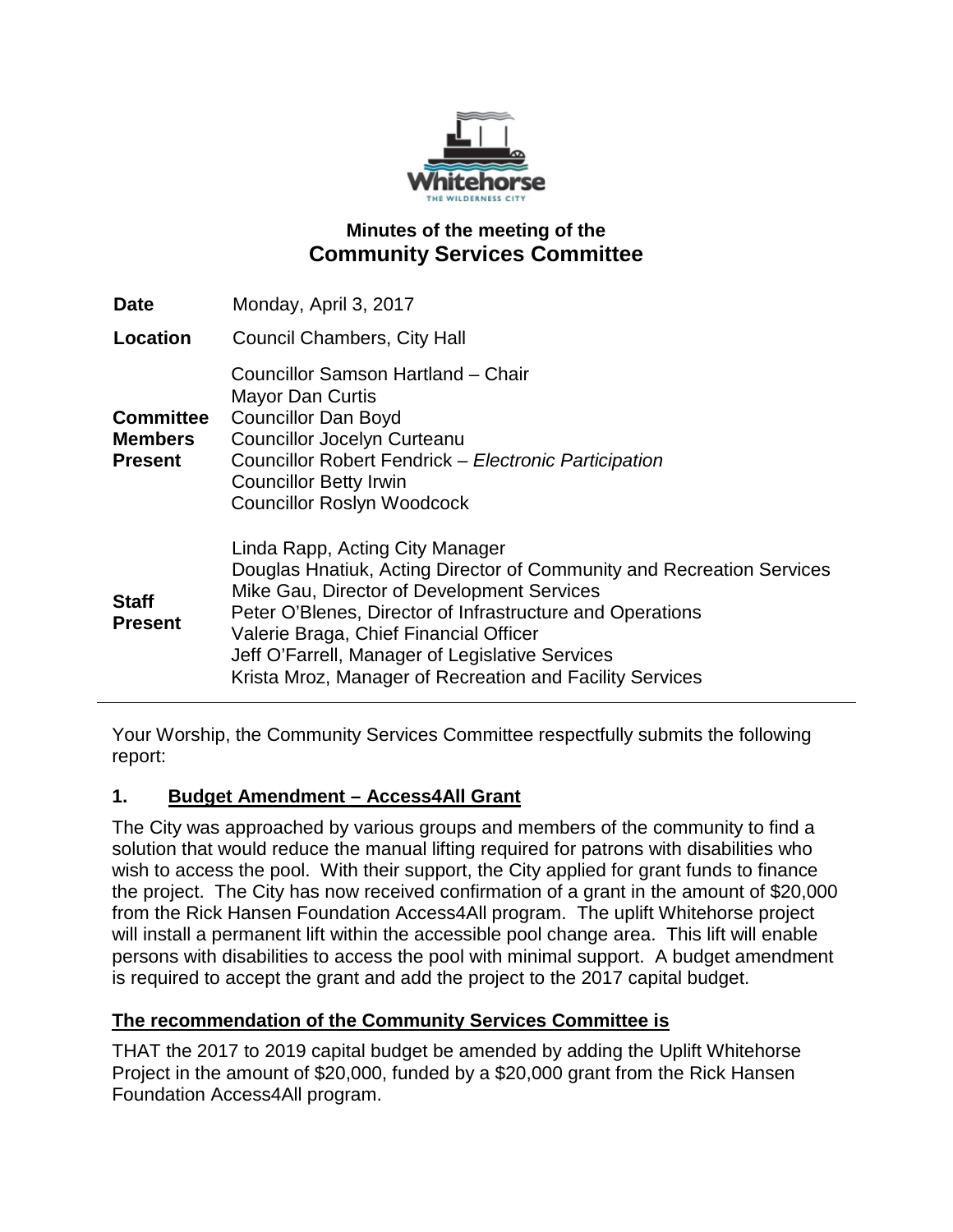## **2. Coy Cup Tournament** – *For Information Only*

Committee members congratulated the players, coaches, organizers, families and fans involved in hosting and winning the BC Senior AA Men's Hockey Championship this past weekend at Takhini Arena.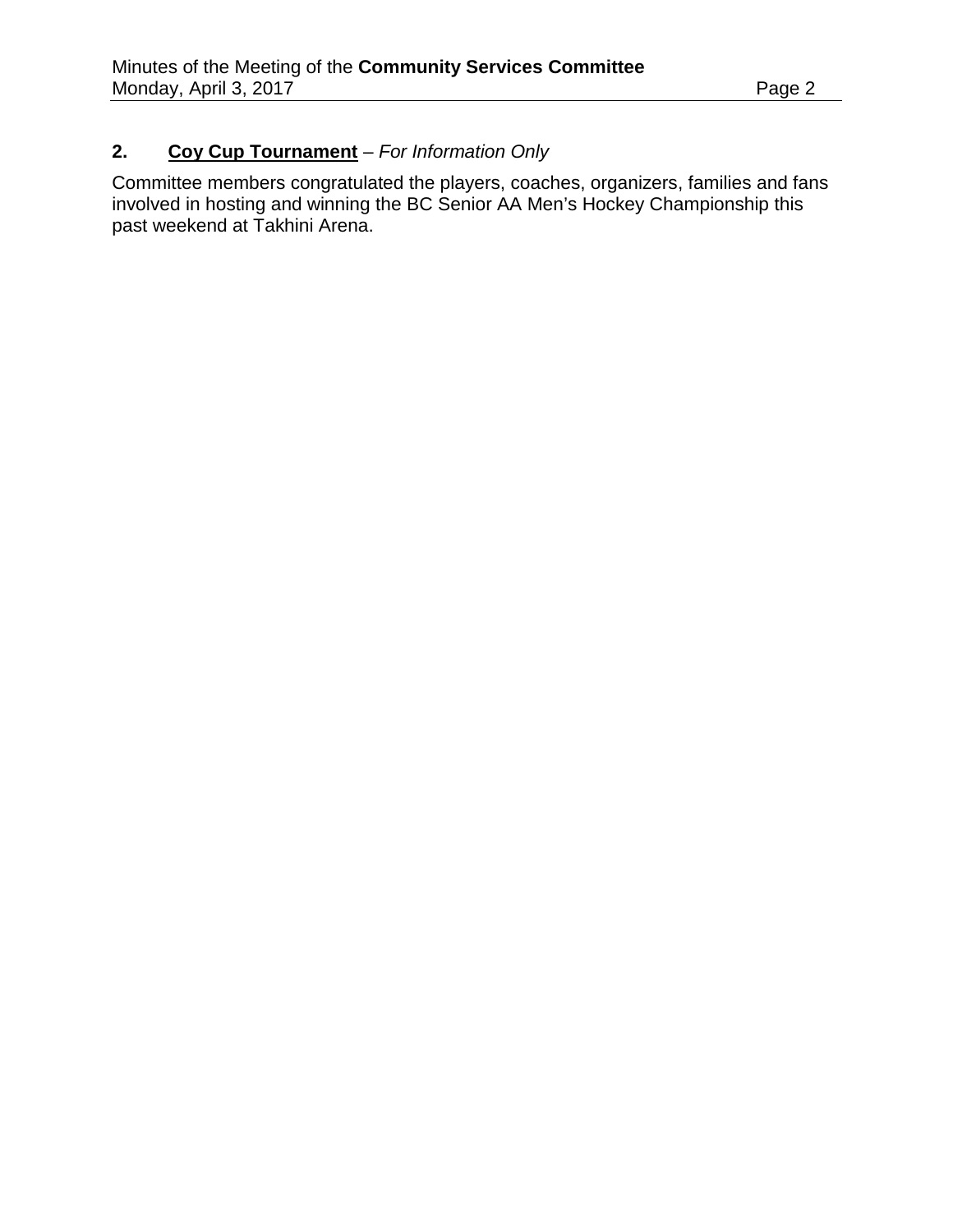

### **Minutes of the meeting of the Public Health and Safety Committee**

| <b>Date</b>                                          | Monday, April 3, 2017                                                                                                                                                                                                                                                                                                                                           |
|------------------------------------------------------|-----------------------------------------------------------------------------------------------------------------------------------------------------------------------------------------------------------------------------------------------------------------------------------------------------------------------------------------------------------------|
| Location                                             | <b>Council Chambers, City Hall</b>                                                                                                                                                                                                                                                                                                                              |
| <b>Committee</b><br><b>Members</b><br><b>Present</b> | Councillor Dan Boyd - Chair<br>Councillor Jocelyn Curteanu - Vice Chair<br><b>Mayor Dan Curtis</b><br>Councillor Robert Fendrick - Electronic Participation<br><b>Councillor Samson Hartland</b><br><b>Councillor Betty Irwin</b><br><b>Councillor Roslyn Woodcock</b>                                                                                          |
| <b>Staff</b><br><b>Present</b>                       | Linda Rapp, Acting City Manager<br>Douglas Hnatiuk, Acting Director of Community and Recreation Services<br>Mike Gau, Director of Development Services<br>Peter O'Blenes, Director of Infrastructure and Operations<br>Valerie Braga, Chief Financial Officer<br>Jeff O'Farrell, Manager of Legislative Services<br>Tom Wyers, Acting Manager of Bylaw Services |

Your Worship, the Public Health and Safety Committee respectfully submits the following report:

#### **1. Maintenance Bylaw**

During Town Hall meetings in 2016 a number of concerns were raised with respect to noise and graffiti issues. In response, administration began exploring options to address the concerns raised, and it was determined that the best option for both issues would be through amendments to the existing Maintenance Bylaw. When input was sought on proposed changes to the bylaw, the Persons with Disabilities Advisory Committee requested that the bylaw also ensure that accessible parking stalls on private property are adequately maintained.

Several housekeeping issues were also addressed during the review of the bylaw. Changes have been incorporated to ensure clarity with respect to some definitions, how orders and notices are issued, and the types of improvements permitted within boulevards. Additionally, the bylaw clearly identifies that each day a violation occurs constitutes an offence, and provides for outstanding fees and fines to be attached to property taxes.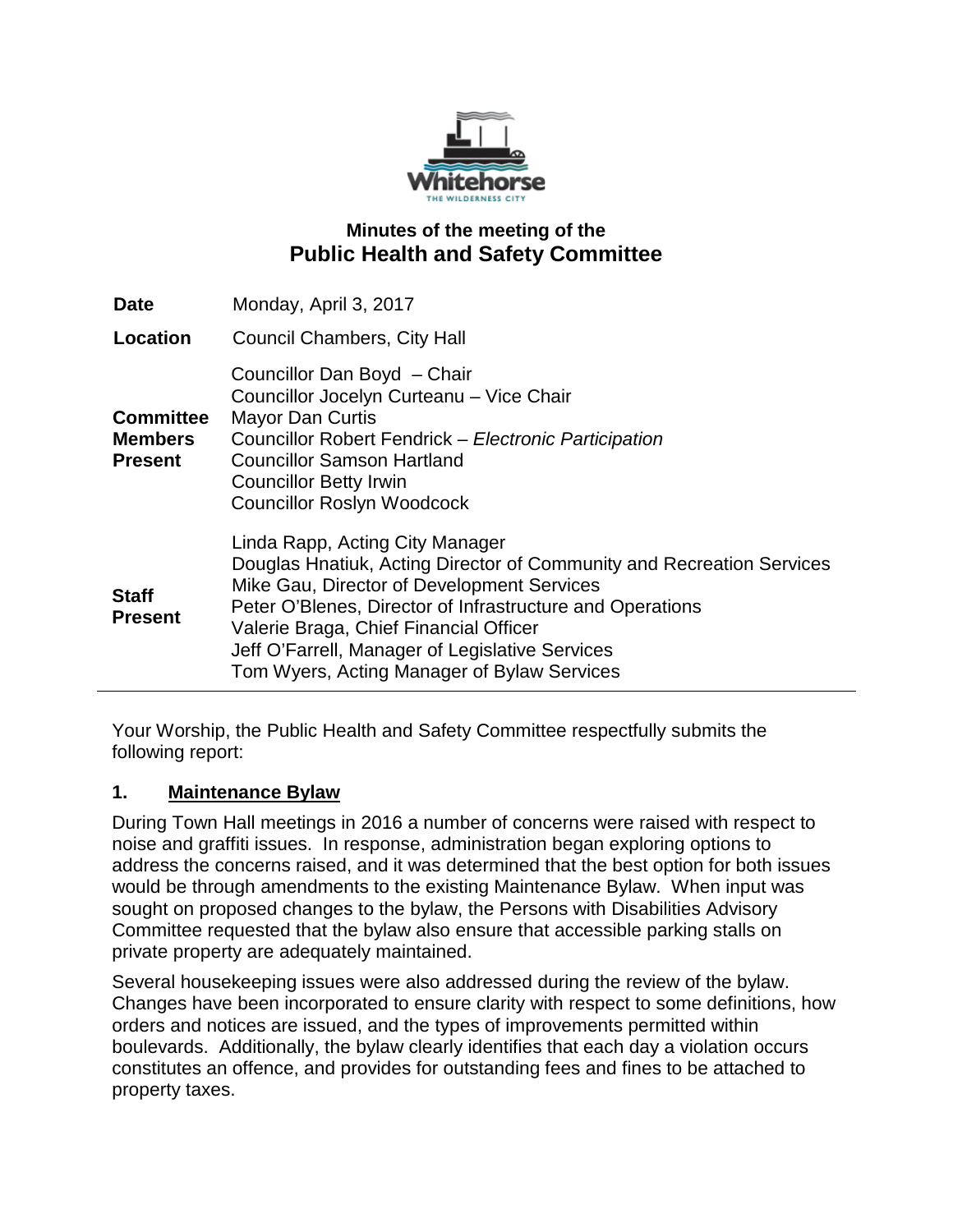When substantial amendments to an existing bylaw are proposed it is standard practice to bring forward a new bylaw that incorporates the changes and repeals the existing bylaw.

#### **The recommendation of the Public Health and Safety Committee is**

THAT Bylaw 2017-09, a bylaw to establish and enforce minimum standards relating to the cleanliness, state of repair, and maintenance of property in the City of Whitehorse, be brought forward for due consideration under the bylaw process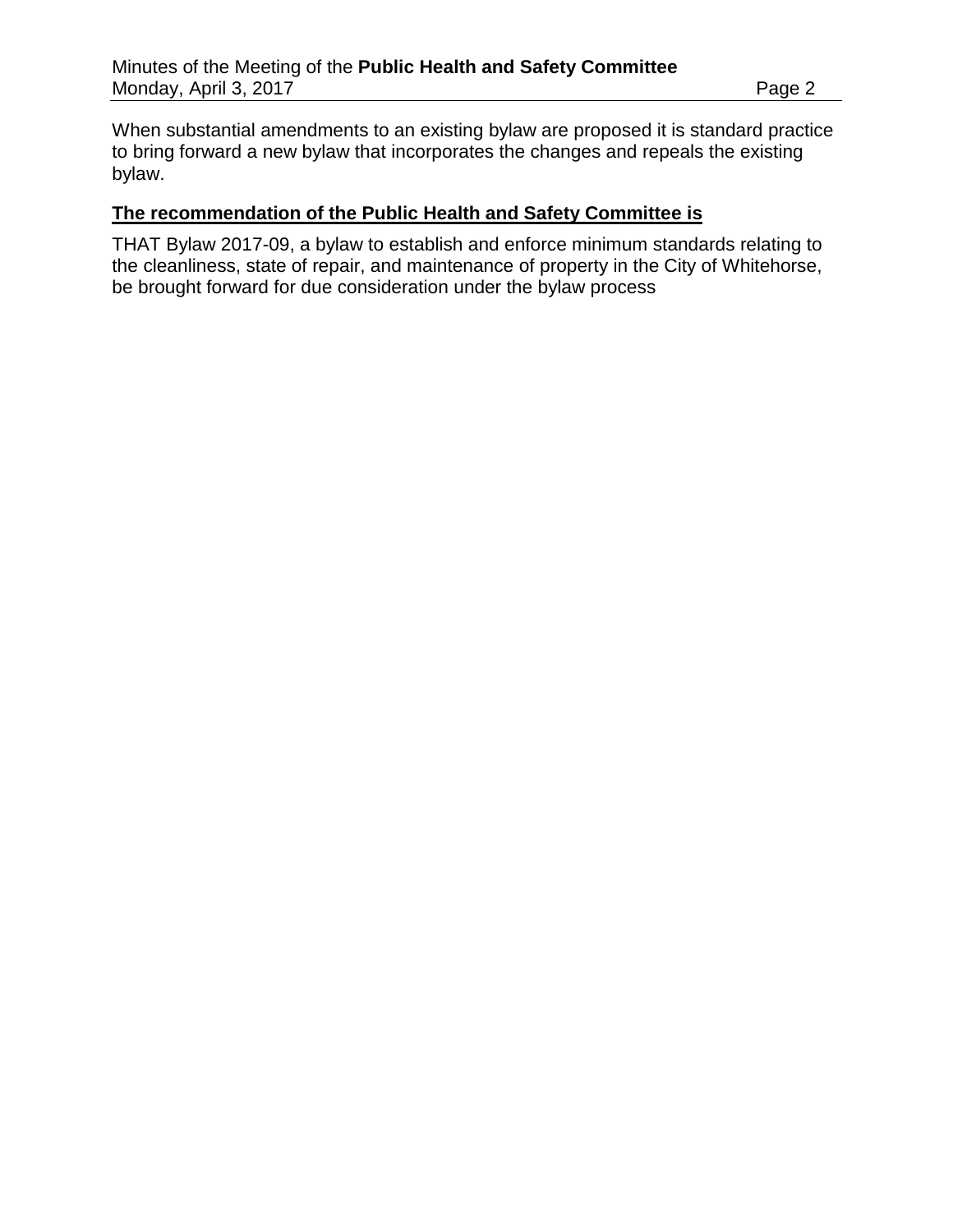

## **Minutes of the meeting of the Development Services Committee**

| <b>Date</b>                                          | Monday, April 3, 2017                                                                                                                                                                                                                                                                                            |
|------------------------------------------------------|------------------------------------------------------------------------------------------------------------------------------------------------------------------------------------------------------------------------------------------------------------------------------------------------------------------|
| Location                                             | Council Chambers, City Hall                                                                                                                                                                                                                                                                                      |
| <b>Committee</b><br><b>Members</b><br><b>Present</b> | Councillor Jocelyn Curteanu - Chair<br>Councillor Betty Irwin - Vice Chair<br><b>Mayor Dan Curtis</b><br><b>Councillor Dan Boyd</b><br>Councillor Robert Fendrick - Electronic Participation<br><b>Councillor Samson Hartland</b><br><b>Councillor Roslyn Woodcock</b>                                           |
| <b>Staff</b><br><b>Present</b>                       | Linda Rapp, Acting City Manager<br>Douglas Hnatiuk, Acting Director of Community and Recreation Services<br>Mike Gau, Director of Development Services<br>Peter O'Blenes, Director of Infrastructure and Operations<br>Valerie Braga, Chief Financial Officer<br>Jeff O'Farrell, Manager of Legislative Services |

Your Worship, there is no report from the Development Services Committee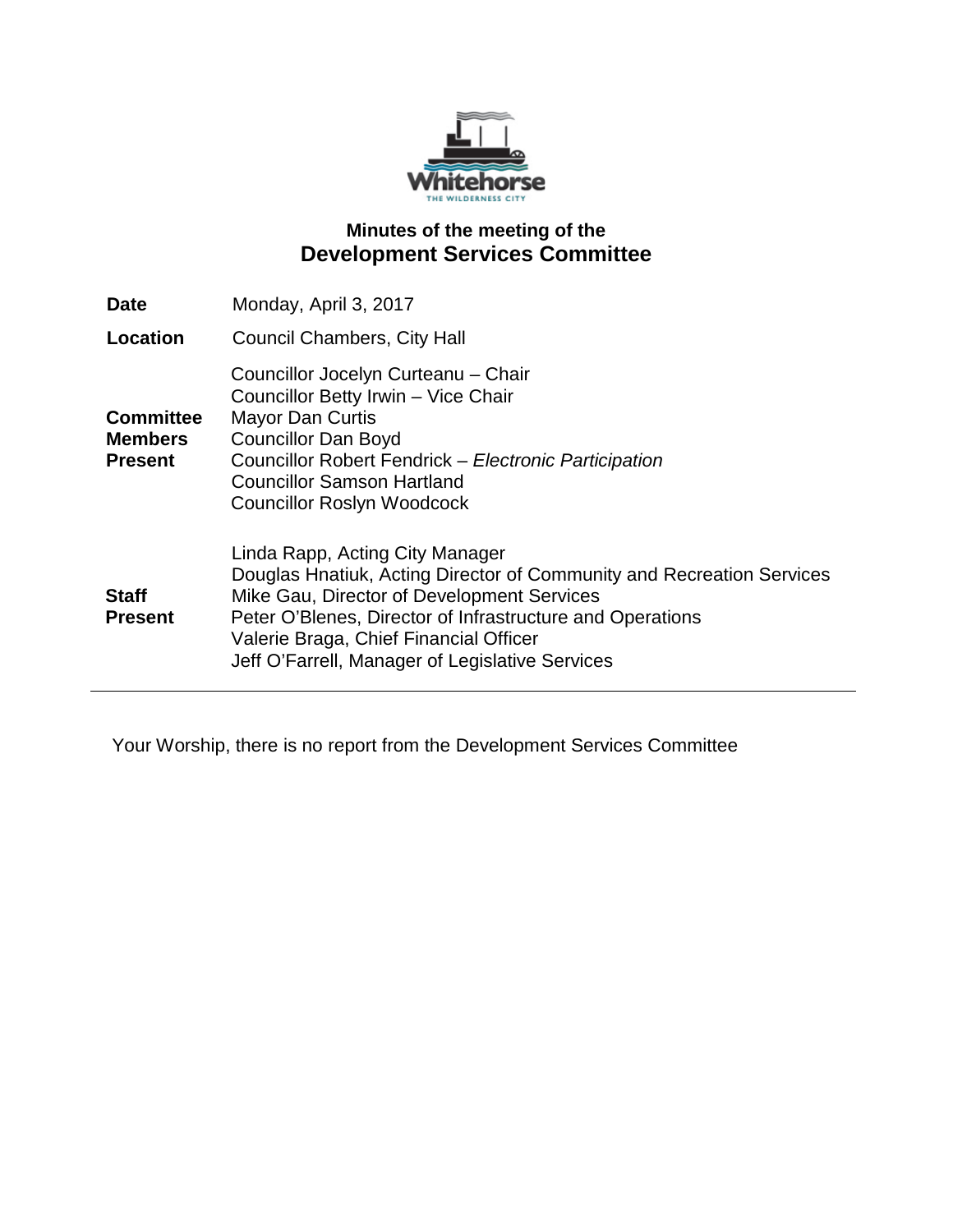

## **Minutes of the meeting of the Corporate Services Committee**

| <b>Date</b>                                          | Monday, April 3, 2017                                                                                                                                                                                                                                                                                            |
|------------------------------------------------------|------------------------------------------------------------------------------------------------------------------------------------------------------------------------------------------------------------------------------------------------------------------------------------------------------------------|
| Location                                             | <b>Council Chambers, City Hall</b>                                                                                                                                                                                                                                                                               |
| <b>Committee</b><br><b>Members</b><br><b>Present</b> | Councillor Roslyn Woodcock - Chair<br>Councillor Dan Boyd - Vice Chair<br><b>Mayor Dan Curtis</b><br><b>Councillor Jocelyn Curteanu</b><br>Councillor Robert Fendrick - Electronic Participation<br><b>Councillor Samson Hartland</b><br><b>Councillor Betty Irwin</b>                                           |
| <b>Staff</b><br><b>Present</b>                       | Linda Rapp, Acting City Manager<br>Douglas Hnatiuk, Acting Director of Community and Recreation Services<br>Mike Gau, Director of Development Services<br>Peter O'Blenes, Director of Infrastructure and Operations<br>Valerie Braga, Chief Financial Officer<br>Jeff O'Farrell, Manager of Legislative Services |

Your Worship, the Corporate Services Committee respectfully submits the following report:

#### **1. Re-budget Capital Expenditures**

Some projects included in the 2016 capital budget were not fully completed for a variety of reasons. If these projects are to be completed, funds that were set aside in 2016 have to be re-budgeted into 2017. The Management Group reviewed their outstanding capital projects and identified those that require re-budgeting. It is anticipated that most of the projects being brought forward will be completed this year, with some multi-year projects extending into 2018. The majority of the projects are funded from appropriate City reserves; the remainder are funded from outside sources such as Gas Tax and government grants. There are no requests for additional funds.

#### **The recommendation of the Corporate Services Committee is**

THAT Bylaw 2017-13, a bylaw to amend the 2017 to 2019 Capital Expenditure Program by re-budgeting 2016 capital expenditures in the amount of \$9,656,559, be brought forward for due consideration under the bylaw process.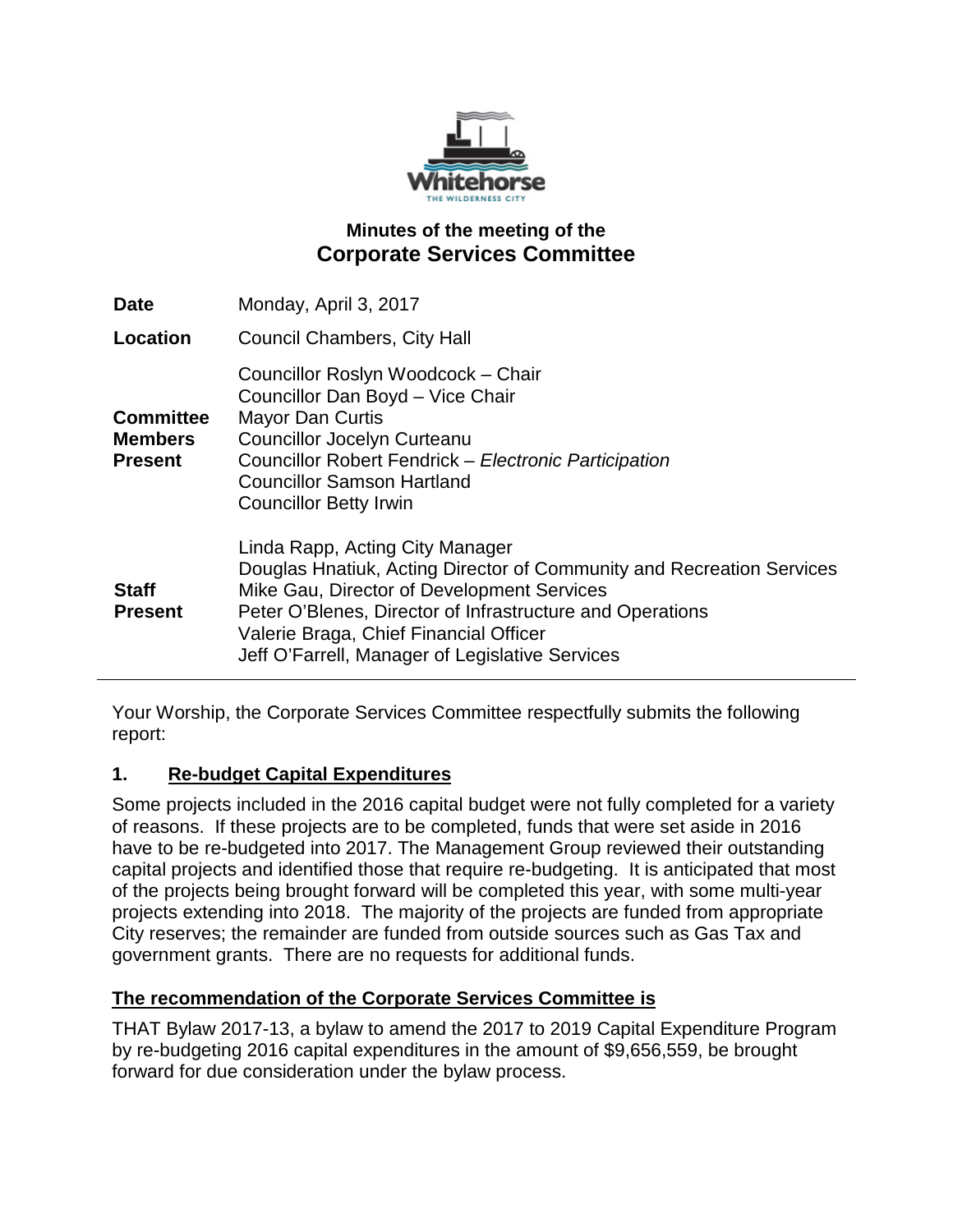## **2. Fees and Charges Amendment – First Quarter Changes**

As part of the quarterly review, the Financial Services Department compiles a list of suggested changes to the Fees and Charges Bylaw as submitted by the management group. Changes being brought forward at this time include two new fees for the Planning Department. These new fees provide for reduced permit costs for smaller projects that require less intensive review. Additionally, the bylaw changes the implementation dates for specific facility rental charges to align the fees with the launch of new software.

## **The recommendation of the Corporate Services Committee is**

THAT Bylaw 2017-12, a bylaw to amend the Fees and Charges Bylaw with respect to first quarter changes, be brought forward for due consideration under the bylaw process.

## **3. License Renewals – Computer Operating and Productivity Software**

The City uses Microsoft products for its computer operating and productivity software. Microsoft Windows and Microsoft Office are *de facto* industry standards for the operating system and productivity software suite. They are dominant in businesses and are the most widely used. This software requires annual licensing. The City has an agreement in place with the Government of Yukon that includes the City with their licensing tier due to their higher volume, thus allowing the lowest possible pricing.

### **The recommendation of the Corporate Services Committee is**

THAT the bidding process for the renewal of licenses for computer operating system and productivity software be waived; and

THAT the renewal of licenses with Microsoft Canada for computer operating system and productivity software be approved for a cost to the City not to exceed a total of \$196,000.00 for the years 2017 and 2018.

# **4. Agreement Renewal – Fixed Telephone Line Services**

Fixed telephone lines are used by various departments throughout the City. Our existing service provider is NorthwesTel since there are no other fixed telephone line service providers in Whitehorse. The agreement with NorthwesTel is renewed every three years, and the only option available is a three year service term.

### **The recommendation of the Corporate Services Committee is**

THAT the bidding process for fixed telephone line service be waived; and

THAT the renewal of an agreement with NorthwesTel for fixed telephone line service be approved for a cost to the City not to exceed a total of \$756,000 for the years 2017 to 2019 inclusive.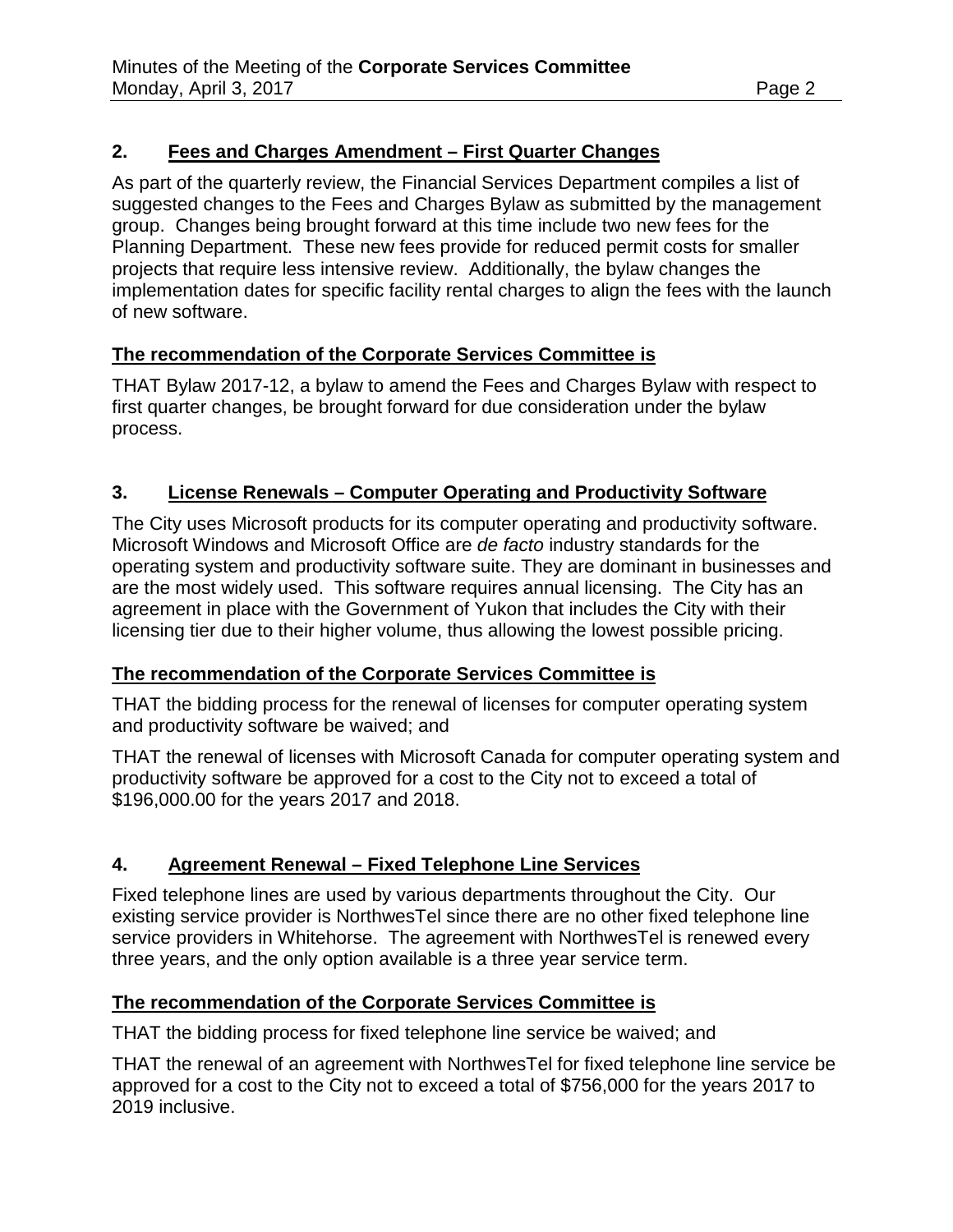### **5. Authorize Council Travel – Various Events**

Council's Expense Policy requires prior approval by council resolution for all requests for funding or reimbursement of expenses incurred in conjunction with travel by members of council outside the City. Various council members have indicated their intention to attend a variety of events in the coming months, including the annual conference of the Canadian Capital Cities Organization, the Annual General Meeting of the Association of Yukon Communities, and the Annual General Meeting of the Federation of Canadian Municipalities.

Some Committee members suggested that certain types of travel should be exempted from the requirement for approval by council resolution. The suggestion was also made that reports should be required from council members who travel on council business. Administration advised that changes could be considered as part of the upcoming review of the Remuneration Bylaw.

#### **The recommendation of the Corporate Services Committee is**

THAT travel expenses from the City-representative allocation and per diem expenses from the councillor-initiated allocation be authorized for Councillor Boyd to attend the 2017 Canadian Capital Cities Organization Annual General Meeting being held in Victoria BC in May; and

THAT travel expenses from the City-representative allocation and per diem expenses from the councillor-initiated allocation be authorized for Councillors Hartland and Irwin to attend the 2017 Annual General Meeting of the Association of Yukon Communities in Faro, and

THAT travel and per diem expenses from the councillor-initiated allocation be authorized for Councillors Curteanu and Fendrick to attend the Association of Yukon Communities annual meeting in Faro; and

THAT travel expenses be authorized for Mayor Curtis to attend the annual conference of the Federation of Canadian Municipalities being held in Ottawa in early June; and

THAT travel and per diem expenses from the councillor-initiated allocation be authorized for Councillors Boyd, Curteanu and Fendrick to attend the 2017 Annual Conference of the Federation of Canadian Municipalities in Ottawa.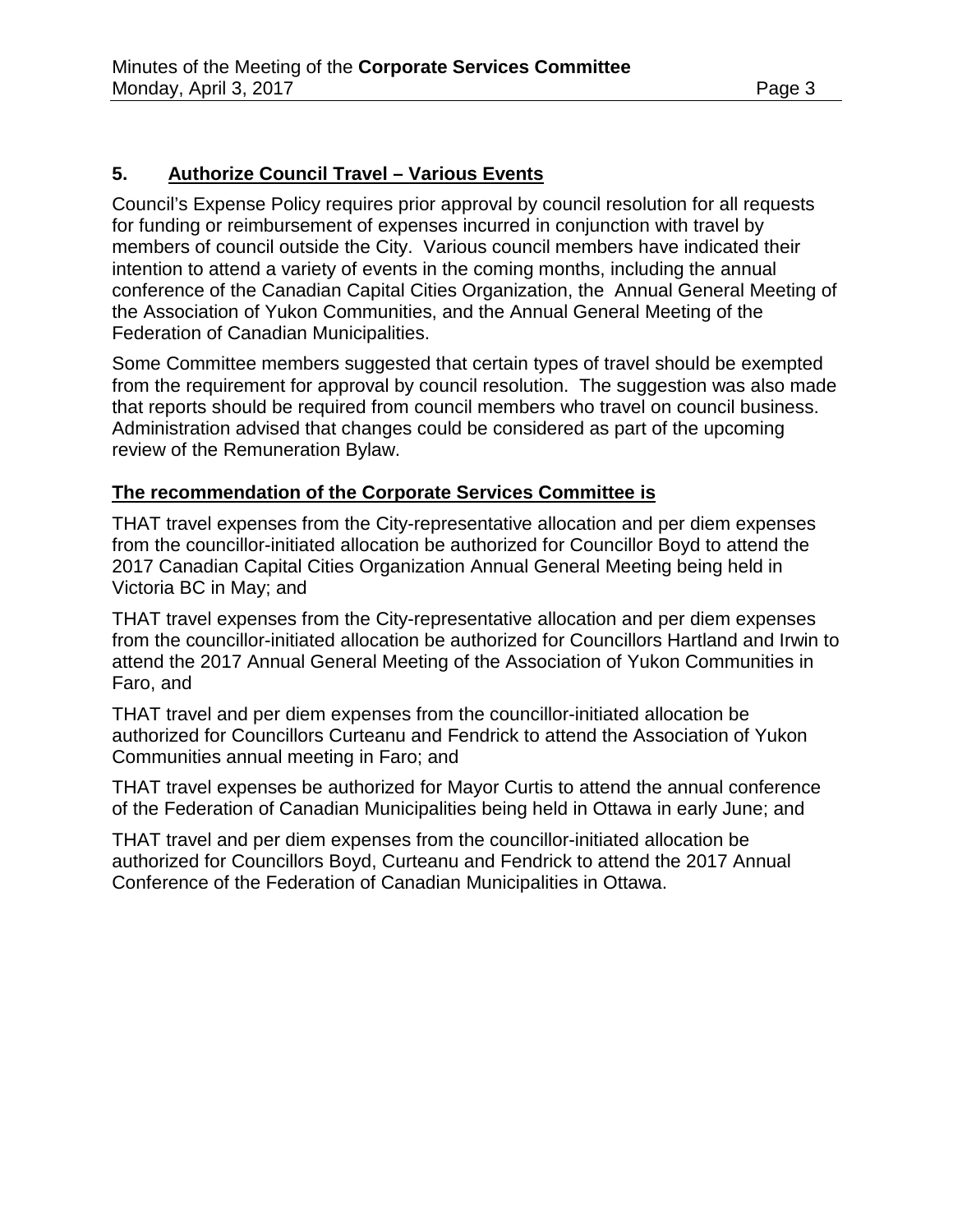

## **Minutes of the meeting of the City Planning Committee**

| <b>Date</b>                     | Monday, April 3, 2017                                                                                                                                                                                                                                                                                                                                          |
|---------------------------------|----------------------------------------------------------------------------------------------------------------------------------------------------------------------------------------------------------------------------------------------------------------------------------------------------------------------------------------------------------------|
| <b>Location</b>                 | <b>Council Chambers, City Hall</b>                                                                                                                                                                                                                                                                                                                             |
| Committee<br>Members<br>Present | Councillor Betty Irwin - Chair<br><b>Mayor Dan Curtis</b><br><b>Councillor Dan Boyd</b><br><b>Councillor Jocelyn Curteanu</b><br>Councillor Robert Fendrick - Electronic Participation<br><b>Councillor Samson Hartland</b><br><b>Councillor Roslyn Woodcock</b>                                                                                               |
| <b>Staff</b><br><b>Present</b>  | Linda Rapp, Acting City Manager<br>Douglas Hnatiuk, Acting Director of Community and Recreation Services<br>Mike Gau, Director of Development Services<br>Peter O'Blenes, Director of Infrastructure and Operations<br>Valerie Braga, Chief Financial Officer<br>Jeff O'Farrell, Manager of Legislative Services<br>Patrick Ross, Manager of Planning Services |

Your Worship, the City Planning Committee respectfully submits the following report:

### **1. Proposed Street Naming – Portions of McLean Lake Road**

The McLean Lake connector road was constructed in 2016 to divert heavy truck traffic to the Hamilton Boulevard extension. This realignment eliminated the existing traffic route that passed through a residential area. The project resulted in the easterly residential portion of the original McLean Lake Road being reconstructed to a cul-desac. This road parallels McLean Creek and is now comprised of a short thoroughfare ending in a cul-de-sac for which the name *McLean Creek Lane* is proposed. The proposed name for the new connector road is *McLean Lake Road*.

Existing house numbers will remain the same and Canada Post has indicated that postal services will not be affected. Potential costs to the City include manufacture of one new street sign and the installation of the sign post. A bylaw is required to officially assign names to streets and roads.